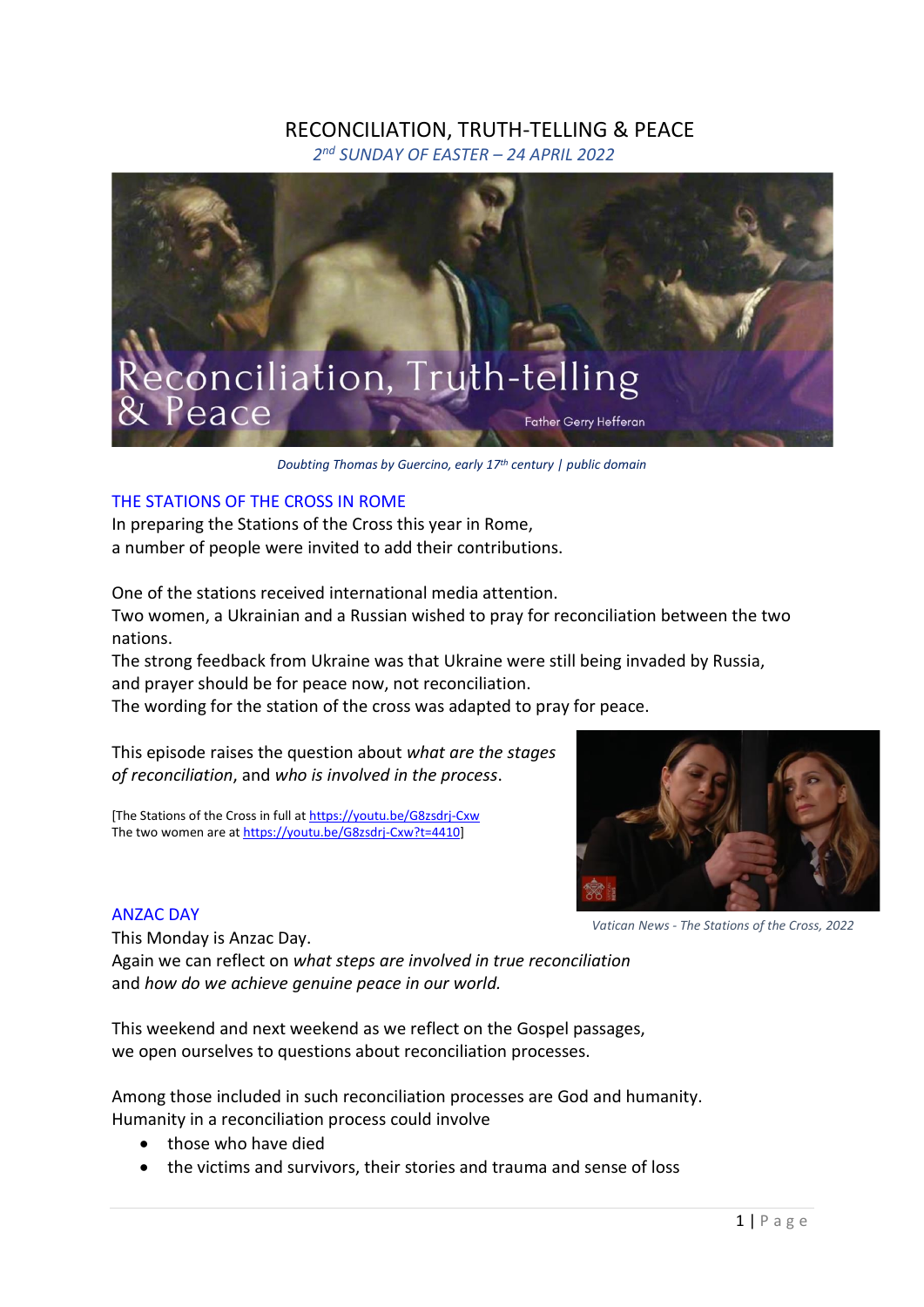- the perpetrators of injustice and evil
- those who are both victims and perpetrators
- the onlookers or bystanders who could be guilty of silent approval of what happened
- those who benefit from the injustice in other ways
- the neighbouring countries or areas did they side with either group?
- the media
- religious communities
- non-governments organisations, the UN and other agencies
- the world community
- healing ministries
- the generations to come

One of the stages in reconciliation is called Truth-telling. In today's Gospel passage, Jesus having risen from the dead, appeared to his disciples.

#### GOSPEL OF JOHN 20:19-31

*'When it was evening on that day, the first day of the week, and the doors of the house where the disciples had met were locked for fear of the Jews, Jesus came and stood among them and said, 'Peace be with you.'*

Some of the disciples had deserted Jesus when he was falsely accused and tried. They did not advocate for him. They did not defend Jesus. And they did not accompany him on the road to Calvary. Yet now, Jesus, risen from the dead, appears in their midst. He offers the gift of peace. But before they can receive peace, there is truth-telling.

# *"After he said this, he showed them his hands and his side."*

This is the visible truth-telling with his hands and side for all to see. The disciples need to acknowledge what happened to Jesus. They need to confirm the suffering and death of Jesus. Jesus shows them his wounds as the proof of what had happened to him.

Whether it was in Timor Leste or South Africa, Cambodia or Chile or Germany or Argentina or eastern Europe, or in Australia or in so many other nations, truth-telling has been an essential step towards reconciliation. It provides the proof, it overcomes the lies and deception of deceitful perpetrators. It takes courage to speak up and persevere. Jesus shows us the way forward. Jesus enables truth-telling.

But what about some who miss the initial time of truth-telling.

Today's Gospel continues:

*"But Thomas (who was called the Twin), one of the twelve, was not with them when Jesus came.*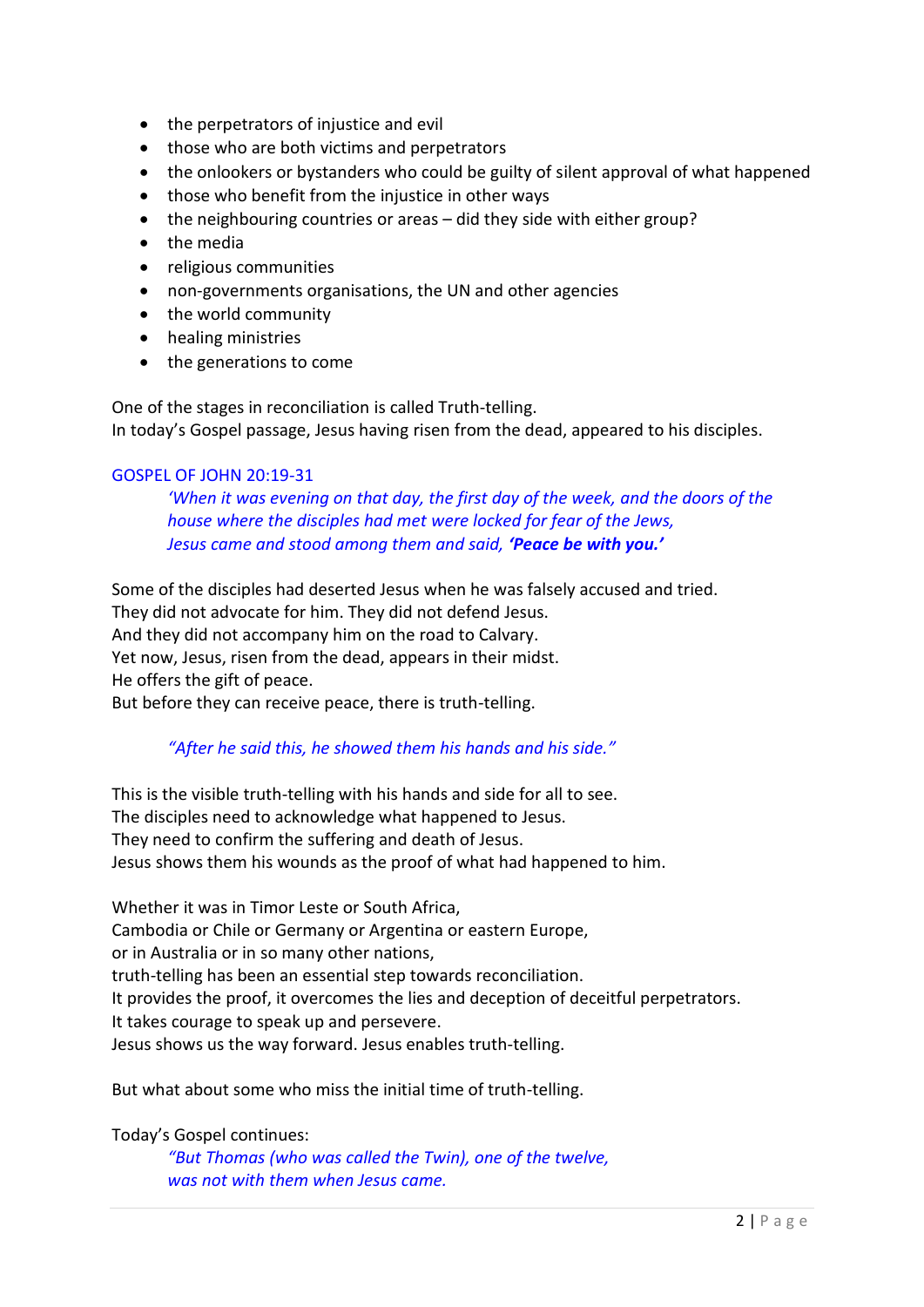*So the other disciples told him, 'We have seen the Lord.' But he said to them, 'Unless I see the mark of the nails in his hands, and put my finger in the mark of the nails and my hand in his side, I will not believe.' "*

So many people will not believe unless they see for themselves.

*"A week later his disciples were again in the house, and Thomas was with them. Although the doors were shut, Jesus came and stood among them and said, 'Peace be with you.' Then he said to Thomas, 'Put your finger here and see my hands. Reach out your hand and put it in my side. Do not doubt but believe.' Thomas answered him, 'My Lord and my God!' Jesus said to him, 'Have you believed because you have seen me? Blessed are those who have not seen and yet have come to believe.' "*

Thomas represents all who have not yet acknowledged the truth about injustice. It was the weekend after Easter when Thomas met the Risen Christ. This weekend is the weekend after Easter. In our parish community, we are called to recognize the Risen Christ among us.

#### A FUTURE TRUTH-TELLING SESSION IN OUR PARISH

On the evening of June  $6<sup>th</sup>$ , our parish will sponsor a truth-telling session on the experience of Aboriginal peoples in Australia.

From the Gospels, we learn from Jesus, in reconciliation about the importance of:

- Confession
- Courage
- Equality and human dignity
- Forgiveness
- Healing
- Hope
- Justice in its different forms
- Love
- Mercy and compassion
- Peace
- Perseverance and patience
- Reparation and restitution
- Repentance
- Solidarity with the oppressed
- The search for Truth
- Vulnerability